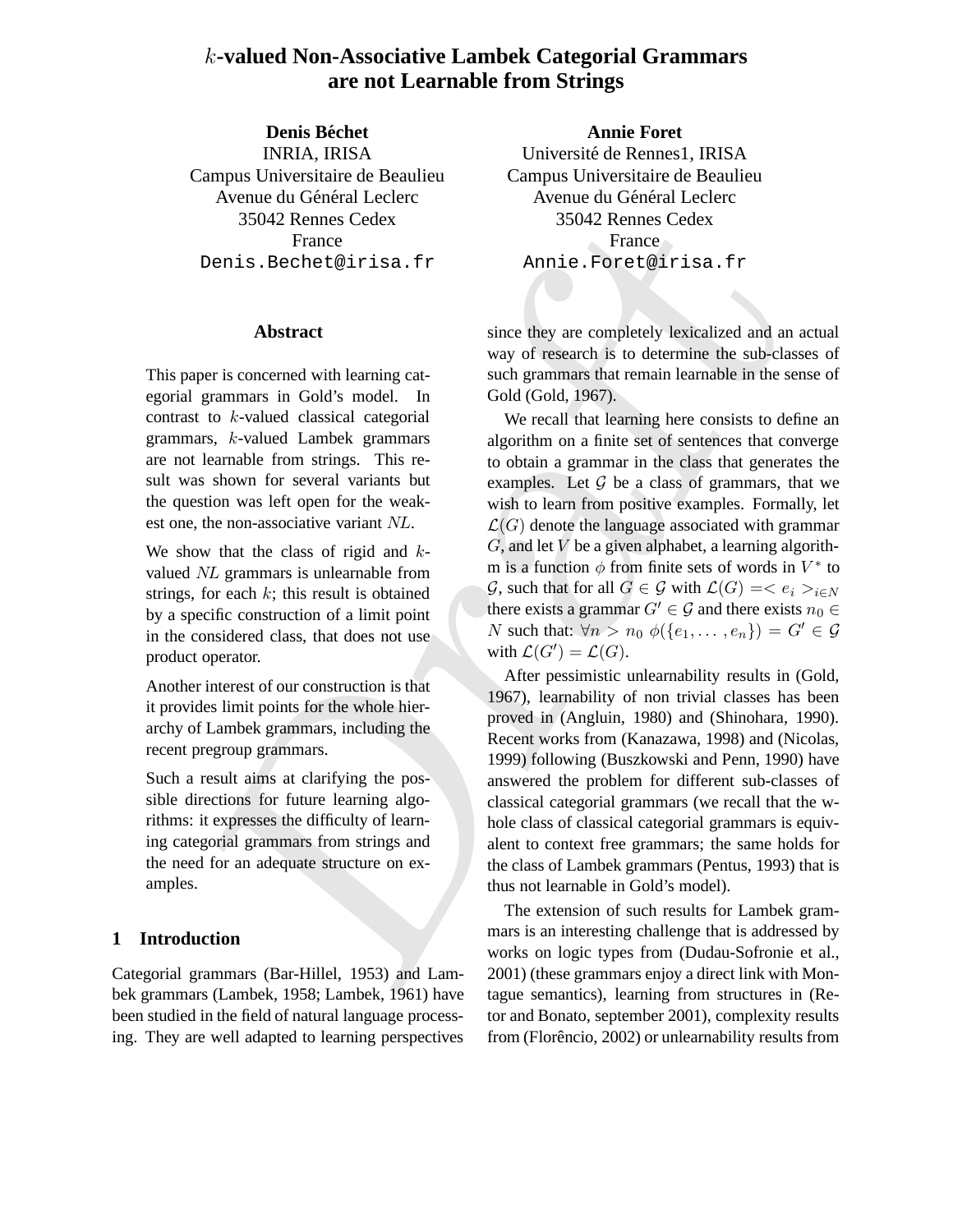(Foret and Le Nir, 2002a; Foret and Le Nir, 2002b); this result was shown for several variants but the question was left open for the basic variant, the nonassociative variant NL.

In this paper, we consider the following question: is the non-associative variant  $NL$  of  $k$ -valued Lambek grammars learnable from strings; we answer by constructing a limit point for this class. Our construction is in some sense more complex than those for the other systems since they do not directly translate as limit point in the more restricted system NL.

The paper is organized as follows. Section 2 gives some background knowledge on three main aspects: Lambek categorial grammars ; learning in Gold's model ; Lambek pregroup grammars that we use later as models in some proofs. Section 3 then presents our main result on NL (NL denotes nonassociative Lambek grammars not allowing empty sequence): after a construction overview, we discuss some corollaries and then provide the details of proof. Section 4 concludes.

### **2 Background**

### **2.1 Categorial Grammars**

The reader not familiar with Lambek Calculus and its non-associative version will find nice presentation in the first ones written by Lambek (Lambek, 1958; Lambek, 1961) or more recently in (Kandulski, 1988; Aarts and Trautwein, 1995; Buszkowski, 1997; Moortgat, 1997; de Groote, 1999; de Groote and Lamarche, 2002).

The *types* Tp, or formulas, are generated from a set of *primitive types* Pr, or atomic formulas by three binary connectives " $/$ " (over), "  $\setminus$  " (under) and " $\bullet$ " (product):  $Tp ::=$  $Pr | Tp \setminus Tp | Tp / Tp | Tp \bullet Tp$ . As a logical system, we use a Gentzen-style sequent presentation. A sequent  $\Gamma \vdash A$  is composed of a sequence of formulas Γ which is the antecedent configuration and a succedent formula A.

Let Σ be a fixed alphabet. A *categorial grammar* over  $\Sigma$  is a finite relation G between  $\Sigma$  and  $Tp$ . If  $\langle c, A \rangle \in G$ , we say that G *assigns A* to c, and we write  $G : c \mapsto A$ .

#### **2.1.1 Lambek Derivation**  $\vdash_L$

The relation  $\vdash_L$  is the smallest relation  $\vdash$  between  $Tp^+$  and  $Tp$ , such that for all  $\Gamma, \Gamma' \in Tp^+, \Delta, \Delta' \in$  $Tp^*$  and for all  $A, B, C \in Tp$ :

 $\Delta, A, \Delta' \vdash C \quad \Gamma \vdash A$  $\overline{\Delta, \Gamma, \Delta' \vdash C}$  (Cut)  $A \vdash A$  (Id)  $\Gamma \vdash A \quad \Delta, B, \Delta' \vdash C$  $/L$  $\Delta, B / A, \Gamma, \Delta' \vdash C$  $\Gamma, A \vdash B$ /R  $\Gamma \vdash B \mathbin{/} A$  $\Gamma \vdash A \quad \Delta, B, \Delta' \vdash C$  $\setminus L$  $\overline{\Delta}, \overline{\Gamma}, A \setminus B, \overline{\Delta'} \vdash C$  $A, \Gamma \vdash B$  $\setminus R$  $\Gamma \vdash A \setminus B$  $\Delta, A, B, \Delta' \vdash C$  $\overline{\Delta, A \bullet B, \Delta' \vdash C} \bullet L$  $\Gamma \vdash A \quad \Gamma' \vdash B$  $\bullet R$  $\Gamma, \Gamma' \vdash A \bullet B$ 

We write  $L_{\emptyset}$  for the Lambek calculus with empty antecedents (left part of the sequent).

#### **2.1.2 Non-associative Lambek Derivation**  $\vdash_{NL}$

In the Gentzen presentation, the derivability relation of  $NL$  holds between a term in  $S$  and a formula in  $Tp$ , where the term language is  $S ::= Tp|(\mathcal{S}, \mathcal{S})$ . Terms in S are also called *G-terms*. A sequent is a pair  $(\Gamma, A) \in S \times T_p$ . The notation  $\Gamma[\Delta]$  represents a G-term with a distinguished occurrence of  $\Delta$ (with the same position in premise and conclusion of a rule). The relation  $\vdash_{NL}$  is the smallest relation  $\vdash$  between S and  $Tp$ , such that for all  $\Gamma, \Delta \in S$  and for all  $A, B, C \in T_p$ :

n some sense more complex than those  
\nsystems since they do not directly trans-  
\npoint in the more restricted system NL.  
\nAs 
$$
f
$$
 A,  $F$ ,  $\Delta' + C$   
\nto that the more restricted system NL.  
\n $\Delta$ ,  $\beta$ ,  $\beta$ ,  $\beta$ ,  $\beta$ ,  $\beta$   
\n $\Delta$ ,  $\beta$ ,  $\Delta' + C$   
\n $\Delta$ ,  $\beta$ ,  $\Delta' + C$   
\n $\Delta$ ,  $\beta$ ,  $\Delta' + C$   
\n $\Delta$ ,  $\beta$ ,  $\Delta' + C$   
\n $\Delta$ ,  $\beta$ ,  $\Delta' + C$   
\n $\Delta$ ,  $\beta$ ,  $\Delta' + C$   
\n $\Delta$ ,  $\beta$ ,  $\Delta' + C$   
\n $\Delta$ ,  $\beta$ ,  $\Delta' + C$   
\n $\Delta$ ,  $\beta$ ,  $\Delta' + C$   
\n $\Delta$ ,  $\beta$ ,  $\Delta' + C$   
\n $\Delta$ ,  $\beta$ ,  $\Delta' + C$   
\n $\Delta$ ,  $\beta$ ,  $\Delta' + C$   
\n $\Delta$ ,  $\beta$ ,  $\Delta' + C$   
\n $\Delta$ ,  $\beta$ ,  $\Delta' + C$   
\n $\Delta$ ,  $\beta$ ,  $\Delta' + C$   
\n $\Delta$ ,  $\beta$ ,  $\Delta' + C$   
\n $\Delta$ ,  $\beta$ ,  $\Delta' + C$   
\n $\Delta$ ,  $\beta$ ,  $\Delta' + C$   
\n $\Delta$ ,  $\beta$ ,  $\Delta' + C$   
\n $\Delta$ ,  $\beta$ ,  $\Delta' + C$   
\n $\Delta$ ,  $\beta$ ,  $\Delta' + C$   
\n $\Delta$ ,  $\beta$ ,  $\Delta' + C$   
\n $\Delta$ ,  $\beta$ ,  $\Delta' + C$   
\n $\Delta$ ,  $\beta$ ,  $\Delta' + C$   
\

We write  $NL_{\emptyset}$  for the non-associative Lambek calculus with empty antecedents (left part of the sequent).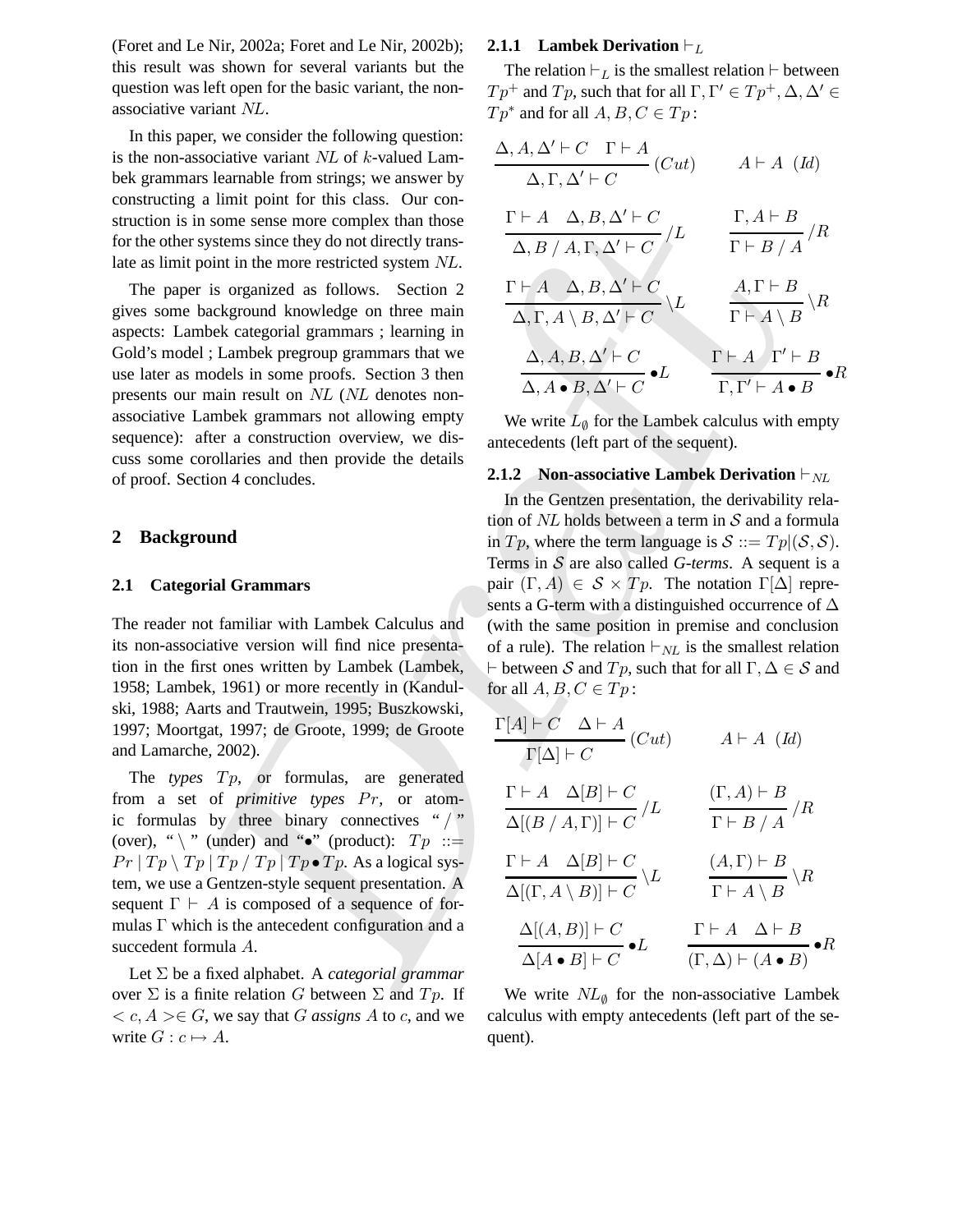# **2.1.3 Notes**

**Cut elimination.** We recall that cut rule can be eliminated in  $\vdash_L$  and  $\vdash_{NL}$ : every derivable sequent has a cut-free derivation.

**Type order.** The order ord(A) of a type A of L or NL is defined by:

 $ord(A) = 0$  if A is a primitive type  $ord(C_1 / C_2) = max(ord(C_1), ord(C_2) + 1)$  $ord(C_1 \setminus C_2) = max(ord(C_1) + 1, ord(C_2))$  $ord(C_1 \bullet C_2) = max(ord(C_1), ord(C_2))$ 

# **2.1.4 Language.**

Let G be a categorial grammar over Σ. G *generates* a string  $c_1 \ldots c_n \in \Sigma^+$  iff there are types  $A_1, \ldots, A_n \in Tp$  such that:  $G : c_i \mapsto A_i \ (1 \leq i \leq n)$ *n*) and  $A_1, \ldots, A_n \vdash_L S$ . The *language* of G, written  $\mathcal{L}_L(G)$  is the set of strings generated by G. We define similarly  $\mathcal{L}_{L_{\emptyset}}(G)$ ,  $\mathcal{L}_{NL}(G)$  and  $\mathcal{L}_{NL_{\emptyset}}(G)$ replacing  $\vdash_L$  by  $\vdash_{L_{\emptyset}}$ ,  $\vdash_{NL}$  and  $\vdash_{NL_{\emptyset}}$  in the sequent where the types are parenthesized in some way.

### **2.1.5 Notation.**

In some sections, we may write simply  $\vdash$  instead of  $\vdash_L, \vdash_{L_{\emptyset}}, \vdash_{NL}$  or  $\vdash_{NL_{\emptyset}}$ . We may simply write  $\mathcal{L}(G)$  accordingly.

# **2.1.6 Rigid and** k**-valued Grammars.**

Categorial grammars that assign at most  $k$  types to each symbol in the alphabet are called k*-valued grammars*; 1-valued grammars are also called *rigid* grammars.

**Example 1** *Let*  $\Sigma_1 = \{John, Mary, likes\}$  *and let*  $Pr = \{S, N\}$  *for sentences and nouns respectively.* Let  $G_1 = \{John \mapsto N, Mary \mapsto N, likes \mapsto \emptyset\}$  $N \setminus (S / N)$ *.* We get (John likes Mary)  $\in$  $\mathcal{L}_{NL}(G_1)$  since  $((N, N \setminus (S / N)), N) \vdash_{NL} S$ . G<sup>1</sup> *is a rigid (or 1-valued) grammar.*

# **2.2 Learning and Limit Points**

We now recall some useful definitions and known properties on learning.

### **2.2.1 Limit Points**

A class CL of languages has *a limit point* iff there exists an infinite sequence  $\langle L_n \rangle_{n \in \mathbb{N}}$  of languages in  $\mathcal{CL}$  and a language  $L \in \mathcal{CL}$  such that:  $L_0 \subsetneq L_1 \ldots \subsetneq \ldots \subsetneq L_n \subsetneq \ldots$  and  $L = \bigcup_{n \in N} L_n$ (*L* is *a limit point* of  $CL$ ).

#### **2.2.2 Limit Points Imply Unlearnability**

The following property is important for our purpose. If the languages of the grammars in a class  $G$ have a limit point then the class  $\mathcal G$  is *unlearnable*. <sup>1</sup>

### **2.3 Some Useful Models**

For ease of proof, in next section we use two kinds of models that we now recall: free groups and pregroups introduced recently by (Lambek, 1999) as an alternative of existing type grammars.

# **2.3.1 Free Group Interpretation.**

Let  $FG$  denote the free group with generators  $Pr$ , operation · and with neutral element 1. We associate with each formula  $C$  of  $L$  or  $NL$ , an element in  $FG$ written  $\llbracket C \rrbracket$  as follows:

 $\llbracket A \rrbracket = A$  if A is a primitive type  $[\![C_1 \setminus C_2]\!] = [\![C_1]\!]^{-1} \cdot [\![C_2]\!]$  $\llbracket C_1 \, / \, C_2 \rrbracket = \llbracket C_1 \rrbracket \cdot \llbracket C_2 \rrbracket^{-1}$  $[C_1 \bullet C_2] = [C_1] \cdot [C_2]$ 

We extend the notation to sequents by:

 $\llbracket C_1, C_2, \ldots, C_n \rrbracket = \llbracket C_1 \rrbracket \cdot \llbracket C_2 \rrbracket \cdot \cdots \cdot \llbracket C_n \rrbracket$ The following property states that  $FG$  is a model for L (hence for NL): if  $\Gamma \vdash_L C$  then  $\llbracket \Gamma \rrbracket =_{FG} \llbracket C \rrbracket$ 

### **2.3.2 Free Pregroup Interpretation**

**Pregroup.** A *pregroup* is a structure  $(P, \leq)$  $, \cdot, l, r, 1)$  such that  $(P, \leq, \cdot, 1)$  is a partially ordered monoid<sup>2</sup> and  $l, r$  are two unary operations on  $P$ that satisfy for all  $a \in P$   $a^l a \leq 1 \leq a a^l$  and  $aa^r \leq 1 \leq a^r a$ .

 $\epsilon_2$ ) =  $max(m\alpha(\epsilon_1), or\alpha(\epsilon_2))$  are to models and we now recurre to geopose included the control of the paper.<br>  $\epsilon_2$ ) =  $max(m\alpha(\epsilon_1), or\alpha(\epsilon_2))$  are to the control of exising type grammars.<br>  $\alpha_2$  and  $\alpha_3$  are to the contro **Free pregroup.** Let  $(P, \leq)$  be an ordered set of primitive types,  $P^{(\mathbb{Z})} = \{p^{(i)} \mid p \in P, i \in \mathbb{Z}\}\)$  is the set of atomic types and  $T_{(P,\leq)} = (P^{(\mathbb{Z})})^* =$  $\{p_1^{(i_1)}\}$  $p_1^{(i_1)} \cdots p_n^{(i_n)} \mid 0 \le k \le n, p_k \in P$  and  $i_k \in \mathbb{Z}$ is the set of types. For X and  $Y \in T_{(P,\leq)}$ ,  $X \leq Y$ iif this relation is deductible in the following system where  $p, q \in P$ ,  $n, k \in \mathbb{Z}$  and  $X, Y, Z \in T_{(P,\leq)}$ :

<sup>&</sup>lt;sup>1</sup>This implies that the class has infinite elasticity. A class CL of languages has *infinite* elasticity iff  $\exists$  <  $e_i$  ><sub>*i*∈N</sub> sentences  $\exists < L_i >_{i \in N}$  languages in  $\mathcal{CL}$  ∀ $i \in N$  :  $e_i \notin L_i$  and  $\{e_1, \ldots, e_n\} \subseteq L_{n+1}$ .

<sup>&</sup>lt;sup>2</sup>We briefly recall that a *monoid* is a structure  $\langle M, \cdot, 1 \rangle$ , such that  $\cdot$  is associative and has a neutral element 1 ( $\forall x \in$  $M : 1 \cdot x = x \cdot 1 = x$ . A partially ordered monoid is a monoid  $M$ ,  $\cdot$ , 1) with a partial order  $\leq$  that satisfies  $\forall a, b, c$ .  $a \leq b \Rightarrow c \cdot a \leq c \cdot b$  and  $a \cdot c \leq b \cdot c$ .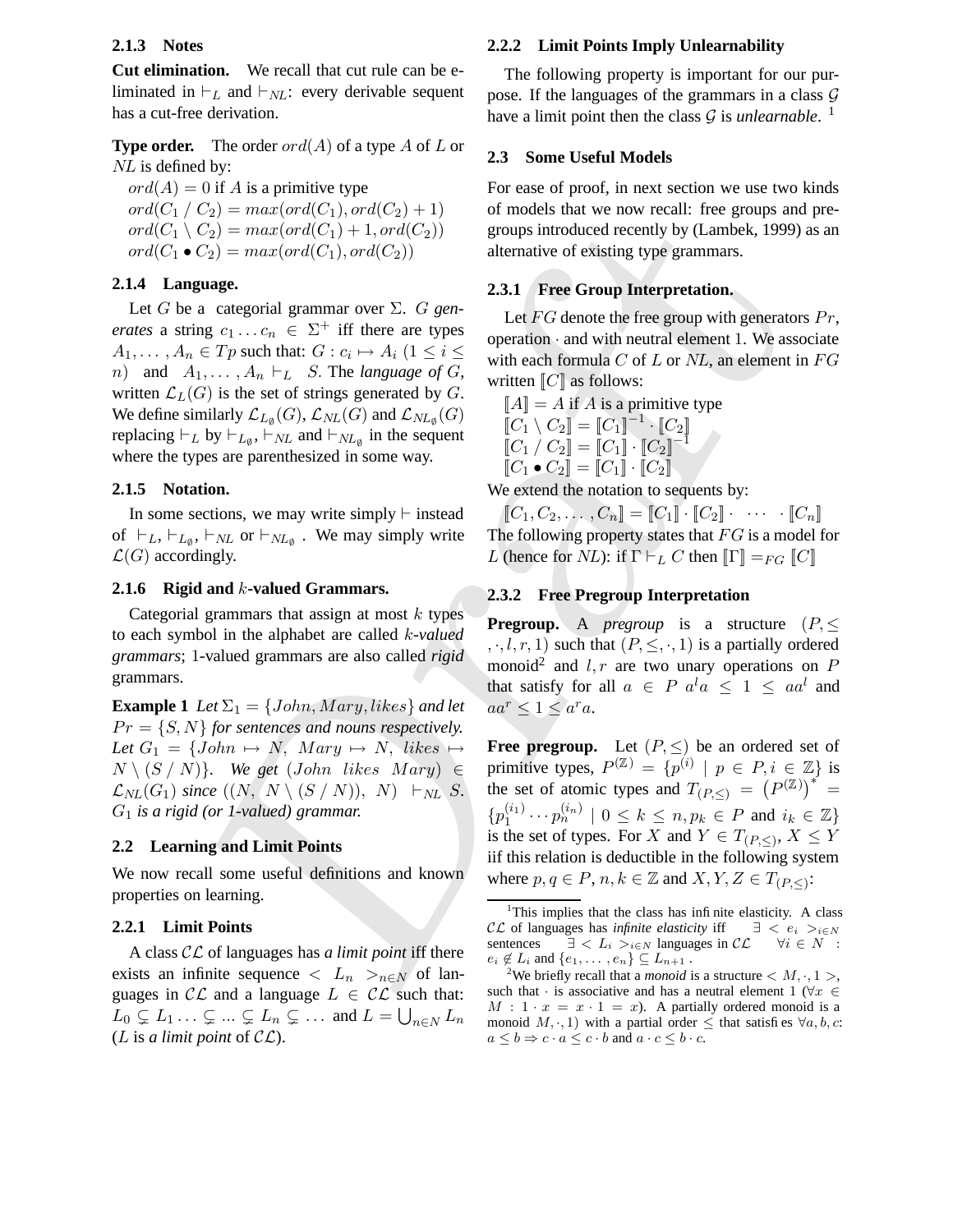$$
X \leq X \quad (Id)
$$
\n
$$
\frac{X \leq Y \quad Y \leq Z}{X \leq Z} \quad (Cut)
$$
\n
$$
\frac{XY \leq Z}{Xp^{(n)}p^{(n+1)}Y \leq Z} \quad (A_L)
$$
\n
$$
\frac{X \leq YZ}{X \leq Yp^{(n+1)}p^{(n)}Z} \quad (A_R)
$$
\n
$$
\frac{Xp^{(k)}Y \leq Z}{Xq^{(k)}Y \leq Z} \quad (IND_L)
$$
\n
$$
\frac{X \leq Yp^{(k)}Z}{X \leq Yq^{(k)}Z} \quad (IND_R)
$$
\n
$$
q \leq p \text{ if } k \text{ is even, and } p \leq q \text{ if } k \text{ is odd}
$$

This construction, proposed by Buskowski, defines a pregroup that extends  $\leq$  on primitive types  $P$  to  $T_{(P,\leq)}$ <sup>3</sup>.

**Cut elimination.** As for L and NL, cut rule can be eliminated: every derivable inequality has a cut-free derivation.

**Simple free pregroup.** A *simple free pregroup* is a free pregroup where the order on primitive type is equality.

**Free pregroup interpretation.** Let FP denotes the simple free pregroup with  $Pr$  as primitive types. We associate with each formula  $C$  of  $L$  or  $NL$ , an element in  $FP$  written  $[C]$  as follows:

$$
[A] = A \text{ if } A \text{ is a primitive type}
$$
  
\n
$$
[C_1 \setminus C_2] = [C_1]^r [C_2]
$$
  
\n
$$
[C_1 \setminus C_2] = [C_1][C_2]^l
$$
  
\n
$$
[C_1 \bullet C_2] = [C_1][C_2]
$$
  
\nWe extend the notation to sequents

We extend the notation to sequents by:

$$
[A_1,\ldots,A_n]=[A_1]\cdots[A_n]
$$

The following property states that FP is a model for L (hence for NL): if  $\Gamma \vdash_L C$  then  $[\Gamma] \leq_{FP} [C]$ .

# **3 Limit Point Construction**

### **3.1 Method overview and remarks**

**Form of grammars.** We define grammars  $G_n$ where  $A$ ,  $B$ ,  $D_n$  and  $E_n$  are complex types and  $S$ is the main type of each grammar:

 $G_n = \{a \mapsto A \mid B; \ b \mapsto D_n; \ c \mapsto E_n \setminus S\}$ 

# **Some key points.**

• We prove that  $\{a^kbc \mid 0 \le k \le n\} \subseteq \mathcal{L}(G_n)$ using the following properties:

$$
B \vdash A \text{ (but } A \not\vdash B)
$$
  
\n
$$
(A \not\mid B, D_{n+1}) \vdash D_n
$$
  
\n
$$
D_n \vdash E_n
$$
  
\n
$$
E_n \vdash E_{n+1}
$$

we get:

 $bc \in \mathcal{L}(G_n)$  since  $D_n \vdash E_n$ if  $w \in \mathcal{L}(G_n)$  then  $aw \in \mathcal{L}(G_{n+1})$  since  $(A / B, D_{n+1}) \vdash D_n \vdash E_n \vdash E_{n+1}$ 

- The condition  $A \not\vdash B$  is crucial for strictness of language inclusion. In particular:  $(A \mid B, A) \not\vdash A$ , where  $A = D_0$
- This construction is in some sense more complex than those for the other systems (Foret and Le Nir, 2002a; Foret and Le Nir, 2002b) since they do not directly translate as limit points in the more restricted system NL.

# **3.2 Definition and Main Results**

# **Definitions** of **Rigid** grammars  $G_n$  and  $G_*$

**Definition 1** *Let* p*,* q*,* S*, three primitive types. We define:*

Draft A = D<sup>0</sup> = E<sup>0</sup> = q / (p \ q) B = p Dn+1 = (A / B) \ D<sup>n</sup> En+1 = (A / A) \ E<sup>n</sup> *Let* G<sup>n</sup> = a 7→ A / B = (q / (p \ q)) / p b 7→ D<sup>n</sup> c 7→ E<sup>n</sup> \ S *Let* G<sup>∗</sup> = {a 7→ (p / p) b 7→ p c 7→ (p \ S)}

# **Main Properties**

**Proposition 1 (language description)**

• 
$$
\mathcal{L}(G_n) = \{a^k bc \mid 0 \leq k \leq n\}
$$

•  $\mathcal{L}(G_*) = \{a^k bc \mid 0 \leq k\}.$ 

From this construction we get a limit point and the following result.

**Proposition 2 (**NL**-non-learnability)** *The class of languages of rigid (or k-valued for an arbitrary* k*) non-associative Lambek grammars (not allowing empty sequence and without product) admits a limit point ; the class of rigid (or k-valued for an arbitrary* k*) non-associative Lambek grammars (not allowing empty sequence and without product) is not learnable from strings.*

<sup>&</sup>lt;sup>3</sup>Left and right adjoints are defined by  $(p^{(n)})^{\bar{l}} = p^{(n-1)}$ ,  $(p^{(n)})^r = p^{(n+1)}$ ,  $(XY)^l = Y^l X^l$  and  $(XY)^r = Y^r X^r$ . We write  $p$  for  $p^{(0)}$ .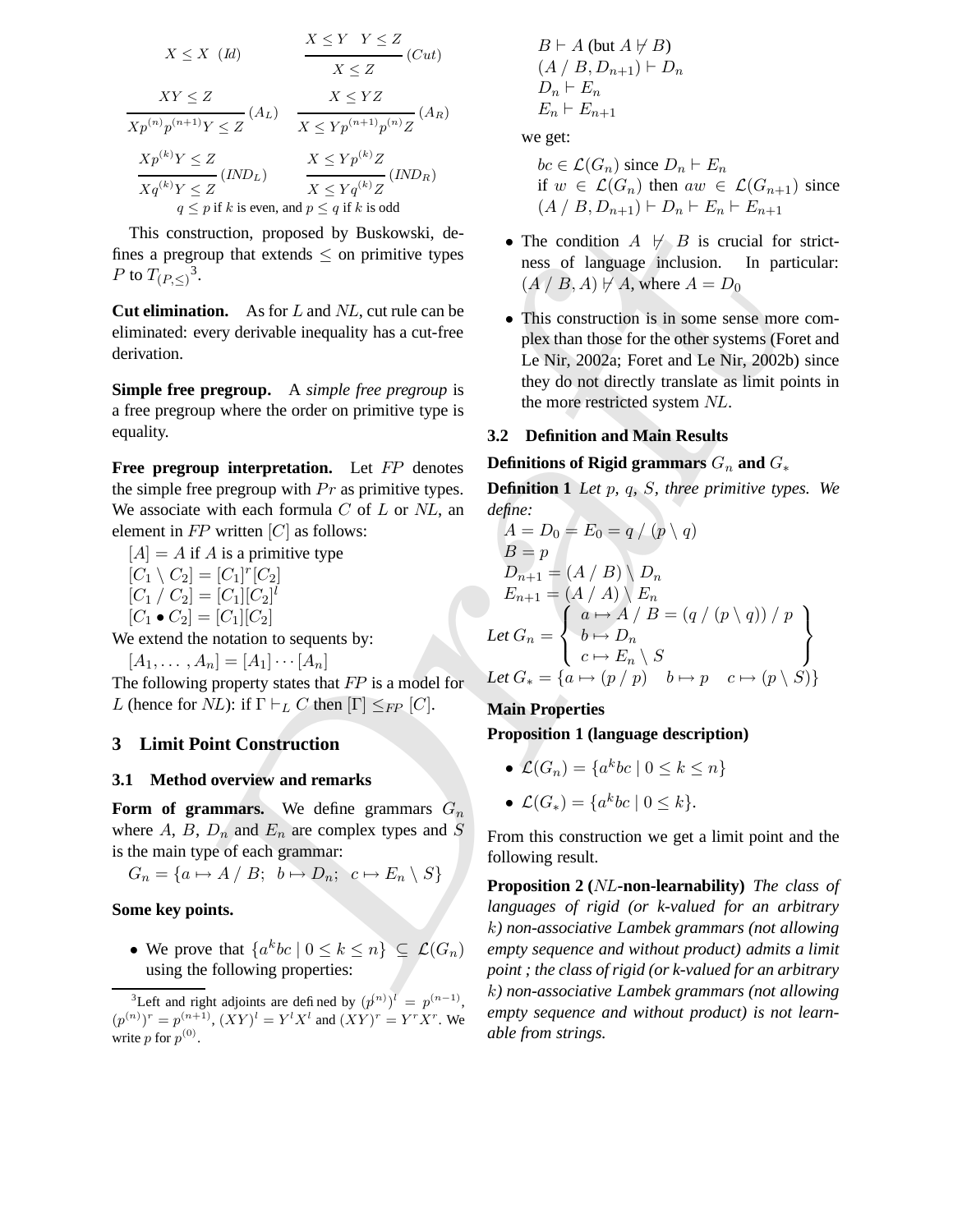# **3.3 Details of proof for** G<sup>n</sup>

### **Lemma**

 ${a^kbc \mid 0 \leq k \leq n} \subseteq \mathcal{L}(G_n)$ 

**Proof:** It is relatively easy to see that for  $0 <$  $k \leq n$ ,  $a^kbc \in \mathcal{L}(G_n)$ . We have to consider  $((a \cdots (a(a b)) \cdots )c)$  and prove the following se- $\sum_{k}$ k

quant in NL:  
\n
$$
\frac{((A/B),...,((A/B),
$$
  
\n
$$
(\frac{((A/B),...,((A/B),
$$
  
\n
$$
(\frac{(A/B),...,((A/B),}{n})
$$
  
\n
$$
(\frac{(A/B),...,((A/B),}{n})
$$
  
\n
$$
(\frac{(A/B),...,((A/B),}{n})
$$
  
\n
$$
(\frac{(A/B),...,((A/B),}{n})
$$
  
\n
$$
(\frac{(A/B),...,((A/B),}{n})
$$
  
\n
$$
(\frac{(A/B),...,((A/B),}{n})
$$
  
\n
$$
(\frac{(A/B),...,((A/B),}{n})
$$
  
\n
$$
(\frac{(A/B),...,((A/B),}{n})
$$
  
\n
$$
(\frac{(A/B),...,((A/B),}{n})
$$
  
\n
$$
(\frac{(A/B),...,((A/B),}{n})
$$
  
\n
$$
(\frac{(A/B),...,((A/B),}{n})
$$
  
\n
$$
(\frac{(A/B),...,((A/B),}{n})
$$
  
\n
$$
(\frac{(A/B),...,((A/B),}{n})
$$
  
\n
$$
(\frac{(A/B),...,((A/B),}{n})
$$
  
\n
$$
(\frac{(A/B),...,((A/B),}{n})
$$
  
\n
$$
(\frac{(A/B),...,((A/B),}{n})
$$
  
\n
$$
(\frac{(A/B),...,((A/B),}{n})
$$
  
\n
$$
(\frac{(A/B),...,((A/B),}{n})
$$
  
\n
$$
(\frac{(A/B),...,((A/B),}{n})
$$
  
\n
$$
(\frac{(A/B),...,((A/B),}{n})
$$
  
\n
$$
(\frac{(A/B),...,((A/B),}{n})
$$
  
\n
$$
(\frac{(A/B),...,((A/B),}{n})
$$
  
\n
$$
(\frac{(A/B),...,((A/B),}{n})
$$
  
\n
$$
(\frac{(A/B),...,((A/B),}{n})
$$
  
\n
$$
(\frac{(A/B),...,((A/B),}{n})
$$
  
\n
$$
(\frac{(A/B),...,((A/B),}{n})
$$
  
\n
$$
(\frac{(A/B),...,((A/B),}{n})
$$
  
\n
$$
(\
$$

#### **Models of** NL

For the converse, (for technical reasons and to ease proofs) we use both free group and free pregroup models of NL since a sequent is valid in NL only if its interpretation is valid in both models.

### **Translation in free groups**

The free group translation for the types of  $G_n$  is:

 $[\![p]\!] = p, [\![q]\!] = q, [\![S]\!] = S$  $\llbracket x \mid y \rrbracket = \llbracket x \rrbracket \cdot \llbracket y \rrbracket^{-1}$  $\llbracket x \setminus y \rrbracket = \llbracket x \rrbracket^{-1} \cdot \llbracket y \rrbracket$  $\llbracket x \bullet y \rrbracket = \llbracket x \rrbracket \cdot \llbracket y \rrbracket$ 

Type-raising disappears by translation:  $[x / (y \setminus x)] = [x] \cdot ([y]^{-1} \cdot [x])^{-1} = [y]$ Thus, we get :  $\llbracket A \rrbracket = \llbracket D_0 \rrbracket = \llbracket E_0 \rrbracket = \llbracket q \, / \, (p \setminus q) \rrbracket = p$  $\llbracket B \rrbracket = p$  $[A \mid B] = [A] \cdot [B]^{-1} = pp^{-1} = 1$  $[[D_{n+1}]] = [[A \mid B) \setminus D_n]] = [[D_n]] = [[D_0]] = p$  $[E_{n+1}] = [(A \mid A) \setminus E_n] = [E_n] = [E_0] = p$ 

# **Translation in free pregroups**

The free pregroup translation for the types of  $G_n$  is:

 $[p] = p, [q] = q, [S] = S$  $[x \setminus y] = [x]^r[y]$  $[y / x] = [y][x]^{l}$  $[x \bullet y] = [x][y]$ 

Type-raising translation:

$$
[x / (y \setminus x)] = [x]([y]^r [x])^l = [x][x]^l [y]
$$
  

$$
[x / (x \setminus x)] = [x]([x]^r [x])^l = [x][x]^l [x] = [x]
$$

Thus, we get:

$$
[A] = [D_0] = [E_0] = [q / (p \setminus q)] = qq^l p
$$
  
\n
$$
[B] = p
$$
  
\n
$$
[A / B] = [A][B]^l = qq^l pp^l
$$
  
\n
$$
[D_{n+1}] = [(A / B)]^r [D_n] = pp^r qq^r qq^l p
$$
  
\n
$$
[E_{n+1}] = [(A / A) \setminus E_n] = [A][A]^l qq^l p = qq^l p
$$

**Lemma**

$$
\mathcal{L}(G_n) \subseteq \{a^kba^{k'}ca^{k''}; 0 \leq k, 0 \leq k', 0 \leq k''\}
$$

**Proof:** Let  $\tau_n$  denote the type assignment by the rigid grammar  $G_n$ . Suppose  $\tau_n(w) \vdash S$ , using free groups  $[\![\tau_n(w)]\!]=S;$ 

- This entails that w has exactly one occurrence of c (since  $[\![\tau_n(c)]\!] = p^{-1}S$  and the other type images are either 1 or  $p$ )

- Then, this entails that  $w$  has exactly one occurrence of  $b$  on the left of the occurrence of  $c$  (since  $[\![\tau_n(c)]\!] = p^{-1}S$ ,  $[\![\tau_n(b)]\!] = p$  and  $[\![\tau_n(a)]\!] = 1$ )

**Lemma**

$$
\mathcal{L}(G_n) \subseteq \{a^k bc \mid 0 \le k\}
$$

**Proof:** Suppose  $\tau_n(w)$   $\vdash$  *S*, using pregroups  $[\tau_n(w)] \leq S$ . We can write  $w = a^kba^{k'}ca^{k''}$  for some  $k, k', k''$ , such that:

$$
[\tau_n(w)] = \underbrace{qq^lpp^l}_{k} \underbrace{pp^rqq^r}_{n} qq^l p \underbrace{qq^lpp^l}_{k'} p^r qq^r S \underbrace{qq^lpp^l}_{k''}
$$
  
For  $q = 1$ , we get 
$$
\underbrace{pp^l}_{k} \underbrace{pp^r}_{n} p \underbrace{pp^l}_{k'} p^r S \underbrace{pp^l}_{k''} \leq S
$$
  
and it yields  $p \text{ } pp^l \text{ } p^r S \text{ } pp^l \leq S$ .

 $\sum_{k'}$ k  $\overline{1}$  $\overline{k}$ <sup>11</sup> We now discuss possible deductions (note that

 $pp^lpp^l\cdots pp^l=pp^l$ :

- if k' and  $k'' \neq 0$ :  $ppp^lp^rSpp^l \leq S$  impossible.
- if  $k' \neq 0$  and  $k'' = 0$ :  $ppp^l p^r S \leq S$  impossible.
- if  $k' = 0$  and  $k'' \neq 0$ :  $pp^r Spp^l \leq S$  impossible.
- if  $k' = k'' = 0$ :  $w \in \{a^k bc \mid 0 \le k\}$

### **(Final) Lemma**

 $\mathcal{L}(G_n) \subseteq \{a^kbc \mid 0 \leq k \leq n\}$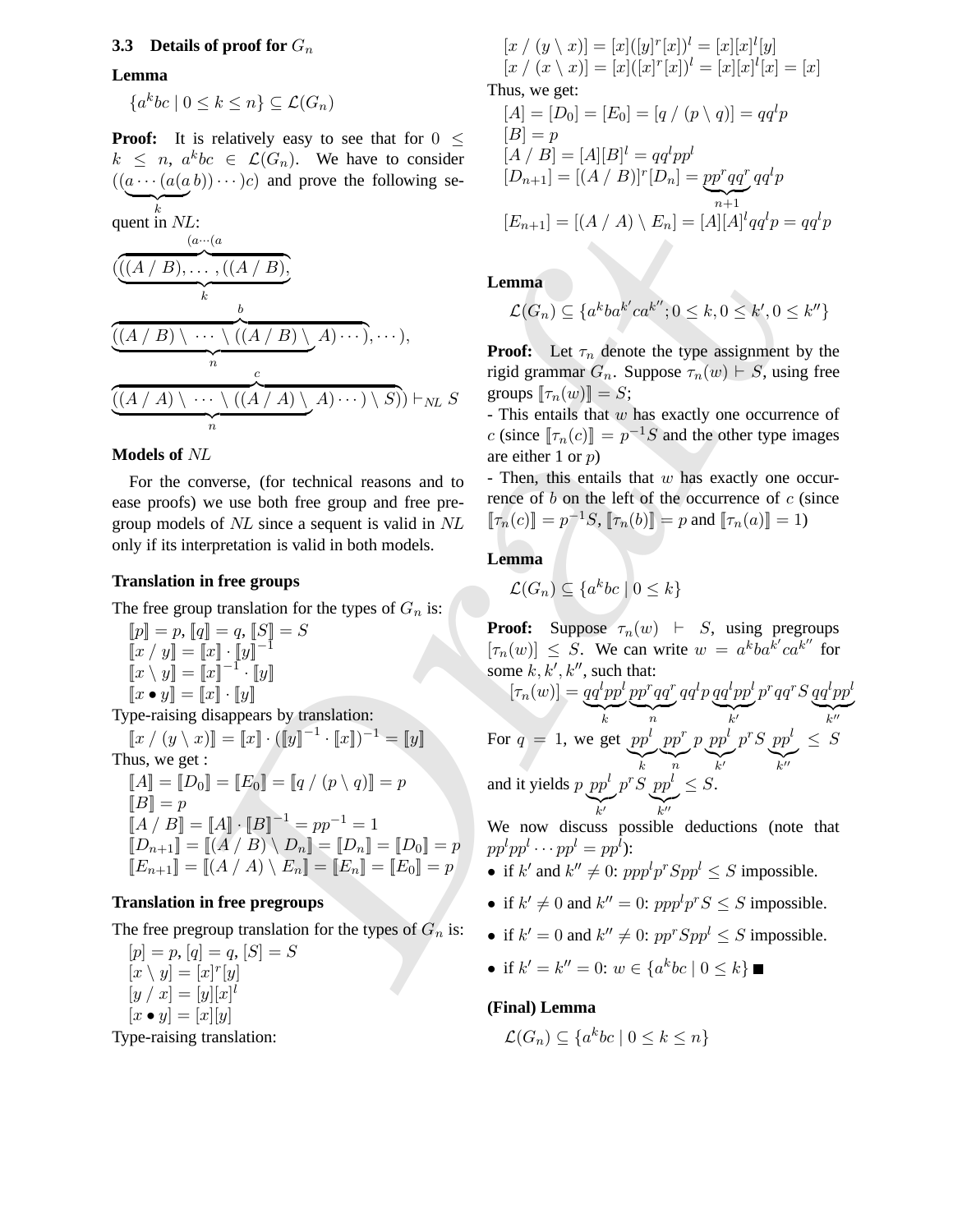**Proof:** Suppose  $\tau_n(w)$   $\vdash$  *S*, using pregroups  $[\tau_n(w)] \leq S$ . We can write  $w = a^k b c$  for some  $k$ , such that :

$$
[\tau_n(w)] = \underbrace{qq^lpp^l}_{k} \underbrace{pp^rqq^r}_{n} qq^lpp^rqq^rS
$$

We use the following property (its proof is in Appendix A) that entails that  $0 \leq k \leq n$ .

# **(Auxiliary) Lemma:**

if (1) 
$$
X, Y, qq^l p, p^r qq^r, S \leq S
$$
  
where  $X \in \{pp^l, qq^l\}^*$  and  $Y \in \{qq^r, pp^r\}^*$   
then  $\int (2)$   $nbalt(Xqq^l) \leq mbalt(qq^rY)$ 

$$
\text{then } \begin{cases} (2) & nbalt(Xqq^l) \le nbalt(qq^rY) \\ (2bis) & nbalt(Xpp^l) \le nbalt(pp^rY) \end{cases}
$$

where *nbalt* counts the alternations of  $p$ 's and q's sequences *(forgetting/dropping their exponents)*.

### **3.4 Details of proof for** G<sup>∗</sup>

**Lemma**

 $\{a^kbc \mid 0 \leq k\} \subseteq \mathcal{L}(G_*)$ 

**Proof:** As with  $G_n$ , it is relatively easy to see that for  $k \geq 0$ ,  $a^kbc \in \mathcal{L}(G_*)$ . We have to consider  $((a \cdots (a(a b)) \cdots )c)$  and prove the following se- $\sum_{k}$ 

quent in  $NL$ :

$$
(\underbrace{((p / p), \dots, ((p / p), p) \cdots), (p \setminus S))}_{k} \vdash_{NL} S
$$

**Lemma**

$$
\mathcal{L}(G_*) \subseteq \{a^k bc \mid 0 \le k\}
$$

**Proof:** Like for  $w \in G_n$ , due to free groups, a word of  $\mathcal{L}(G_*)$  has exactly one occurrence of c and one occurrence of b on the left of c (since  $[\![\tau_*(c)]\!] =$  $p^{-1}S$ ,  $[\![\tau_*(b)]\!] = p$  and  $[\![\tau_*(a)]\!] = 1$ ).

Suppose  $w = a^kba^{k'}ca^{k''}$  a similar discussion as for  $G_n$  in pregroups, gives  $k' = k'' = 0$ , hence the result

### **3.5 Non-learnability of a Hierarchy of Systems**

An interest point of this construction: It provides a limit point for the whole hierarchy of Lambek grammars, and pregroup grammars.

### **Limit point for pregroups**

The translation  $\lceil \cdot \rceil$  of  $G_n$  gives a limit point for the simple free pregroup since for  $i \in \{*,0,1,2,\dots\}$ :  $\tau_i(w) \vdash_{NL} S$  iff  $w \in \mathcal{L}_{NL}(G_i)$  by definition;

 $\tau_i(w) \vdash_{NL} S$  implies  $[\tau_i(w)] \leq S$  by models ;  $[\tau_i(w)] \leq S$  implies  $w \in \mathcal{L}_{NL}(G_i)$  from above.

# **Limit point for** NL<sup>∅</sup>

The same grammars and languages work since for  $i \in \{*, 0, 1, 2, \dots\}$ :  $\tau_i(w) \vdash_{NL} S$  iff  $[\tau_i(w)] \leq S$  from above ;

 $\tau_i(w) \vdash_{NL} S$  implies  $\tau_i(w) \vdash_{NL_{\emptyset}} S$  by hierarchy;  $\tau_i(w) \vdash_{NL_{\emptyset}} S$  implies  $[\tau_i(w)] \leq S$  by models.

# **Limit point** for L **and**  $L_{\emptyset}$

The same grammars and languages work since for  $i \in \{*, 0, 1, 2, \dots\}$ :  $\tau_i(w) \vdash_{NL} S$  iff  $[\tau_i(w)] \leq S$  from above;  $\tau_i(w) \vdash_{NL} S$  implies  $\tau_i(w) \vdash_L S$  using hierarchy;  $\tau_i(w) \vdash_L S$  implies  $\tau_i(w) \vdash_{L_{\emptyset}} S$  using hierarchy;  $\tau_i(w) \vdash_{L_{\emptyset}} S$  implies  $[\tau_i(w)] \leq S$  by models.

**To** summarize :  $w \in \mathcal{L}_{NL}(G_i)$  iff  $[\tau_i(w)] \leq S$  iff  $w \in \mathcal{L}_{NL_{\emptyset}}(G_i)$  iff  $w \in \mathcal{L}_L(G_i)$  iff  $w \in \mathcal{L}_{L\emptyset}(G_i)$ 

# **4 Conclusion and Remarks**

7.  $q(p, p'qq', S \leq S$ <br>  $X \in \{pp', pq^n, S \leq S\}$ <br>  $\text{Limit}(Xqq') \text{ and } Y \in \{qq', pp^r\}^*$ <br>  $\text{Hint } \text{point}(X(pq) \leq \text{d} \text{ and } Y \in \{qq', pp^r\}^*$ <br>
The same grammars and languages work since  $\text{dist}(Xqp') \leq \text{hd}(H(qq^r)')$ <br>  $\tau(w) \vdash_{\mathcal{W}} S \text{ iff } \tau(w) \leq S \text{ from above$ **Lambek grammars.** We have shown that without empty sequence, non-associative Lambek rigid grammars are not learnable from strings. With this result, the whole landscape of Lambek-like rigid grammars (or  $k$ -valued for an arbitrary  $k$ ) is now described as for the learnability question (from strings, in Gold's model).

**Non-learnability for subclasses.** Our construct is of order 5 and does not use the product operator. Thus, we have the following corollaries:

- Restricted connectives:  $k$ -valued  $NL$ ,  $NL_{\emptyset}$ ,  $L$  and  $L_{\emptyset}$  grammars **without product** are not learnable from strings.
- Restricted type order:
	- k-valued NL,  $NL_{\emptyset}$ , L and  $L_{\emptyset}$  grammars (without product) with types **not greater than or**der 5 are not learnable from strings<sup>4</sup>.
	- k-valued free pregroup grammars with types **not greater than order 1** are not learnable from strings<sup>5</sup>.

The learnability question may still be raised for NL grammars of order lower than 5.

<sup>4</sup>Even less for some systems. For example in  $L_{\emptyset}$ , all  $E_n$ collapse to A

<sup>&</sup>lt;sup>5</sup>The order of a type  $p_1^{i_1} \cdots p_k^{i_k}$  is the maximum of the absolute value of the exponents:  $max(|i_1|, \ldots, |i_k|)$ .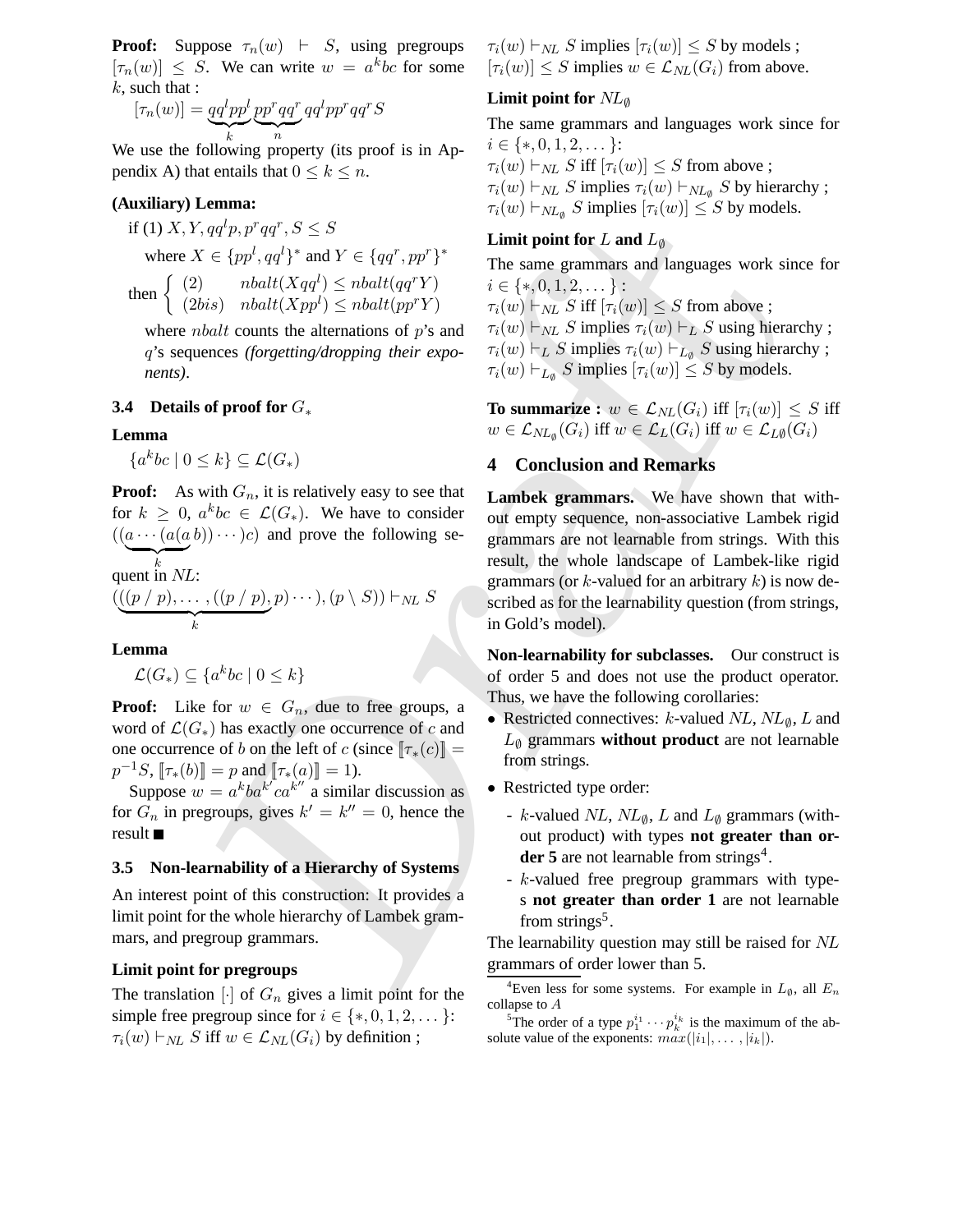**Special learnable subclasses.** Note that however, we get specific learnable subclasses of  $k$ -valued grammars when we consider  $NL$ ,  $NL$ <sub> $\emptyset$ </sub>,  $L$  or  $L_{\emptyset}$ without product and we bind the order of types in grammars to be not greater than 1. This holds for all variants of Lambek grammars as a corollary of the equivalence between generation in classical categorial grammars and in Lambek systems for grammars with such product-free types (Buszkowski, 2001).

**Restriction on types.** An interesting perspective for learnability results might be to introduce reasonable restrictions on types. From what we have seen, the order of type alone (order 1 excepted) does not seem to be an appropriate measure in that context.

oduct-free types (Buszkowski, 2001). C. Costar Floreheic. 2002. C. Costar Hoten is types. An interesting perspective<br>
on the Limit of the Class *k*-valued is NP-hard. In<br>
ty results might be to introduce reason-<br>
Since th **Structured examples.** These results also indicate the necessity of using structured examples as input of learning algorithms. What intermediate structure should then be taken as a good alternative between insufficient structures (strings) and linguistic unrealistic structures (full proof tree structures) remains an interesting challenge.

# **References**

- E. Aarts and K. Trautwein. 1995. Non-associative Lambek categorial grammar in polynomial time. *Mathematical Logic Quaterly*, 41:476–484.
- Dana Angluin. 1980. Inductive inference of formal languages from positive data. *Information and Control*, 45:117–135.
- Y. Bar-Hillel. 1953. A quasi arithmetical notation for syntactic description. *Language*, 29:47–58.
- Wojciech Buszkowski and Gerald Penn. 1990. Categorial grammars determined from linguistic data by unification. *Studia Logica*, 49:431–454.
- W. Buszkowski. 1997. Mathematical linguistics and proof theory. In van Benthem and ter Meulen (van Benthem and ter Meulen, 1997), chapter 12, pages 683–736.
- Wojciech Buszkowski. 2001. Lambek grammars based on pregroups. In Philippe de Groote, Glyn Morill, and Christian Retor´e, editors, *Logical aspects of computational linguistics: 4th International Conference, LACL 2001, Le Croisic, France, June 2001*, volume 2099. Springer-Verlag.
- Philippe de Groote and François Lamarche. 2002. Classical non-associative lambek calculus. *Studia Logica*, 71.1 (2).
- Philippe de Groote. 1999. Non-associative Lambek calculus in polynomial time. In  $8<sup>t</sup>h$  *Workshop on theorem proving with analytic tableaux and related methods*, number 1617 in Lecture Notes in Artificial Intelligence. Springer-Verlag, March.
- Dudau-Sofronie, Tellier, and Tommasi. 2001. Learning categorial grammars from semantic types. In 13th Am*sterdam Colloquium*.
- C. Costa Florêncio. 2002. Consistent Identification in the Limit of the Class k-valued is NP-hard. In *LACL*.
- Annie Foret and Yannick Le Nir. 2002a. Lambek rigid grammars are not learnable from strings. In *COL-ING'2002, 19th International Conference on Computational Linguistics*, Taipei, Taiwan.
- Annie Foret and Yannick Le Nir. 2002b. On limit points for some variants of rigid lambek grammars. In *IC-GI'2002, the 6th International Colloquium on Grammatical Inference*, number 2484 in Lecture Notes in Artificial Intelligence. Springer-Verlag.
- E.M. Gold. 1967. Language identification in the limit. *Information and control*, 10:447–474.
- Makoto Kanazawa. 1998. *Learnable classes of categorial grammars*. Studies in Logic, Language and Information. FoLLI & CSLI. distributed by Cambridge University Press.
- Maciej Kandulski. 1988. The non-associative lambek calculus. In W. Marciszewski W. Buszkowski and J. Van Bentem, editors, *Categorial Grammar*, pages 141–152. Benjamins, Amsterdam.
- Joachim Lambek. 1958. The mathematics of sentence structure. *American mathematical monthly*, 65:154– 169.
- Joachim Lambek. 1961. On the calculus of syntactic types. In Roman Jakobson, editor, *Structure of language and its mathematical aspects*, pages 166–178. American Mathematical Society.
- J. Lambek. 1999. Type grammars revisited. In Alain Lecomte, François Lamarche, and Guy Perrier, editors, *Logical aspects of computational linguistics: Second International Conference, LACL '97, Nancy, France, September 22–24, 1997; selected papers*, volume 1582. Springer-Verlag.
- Michael Moortgat. 1997. Categorial type logic. In van Benthem and ter Meulen (van Benthem and ter Meulen, 1997), chapter 2, pages 93–177.
- Jacques Nicolas. 1999. Grammatical inference as unification. Rapport de Recherche RR-3632, INRIA. http://www.inria.fr/RRRT/publications-eng.html.